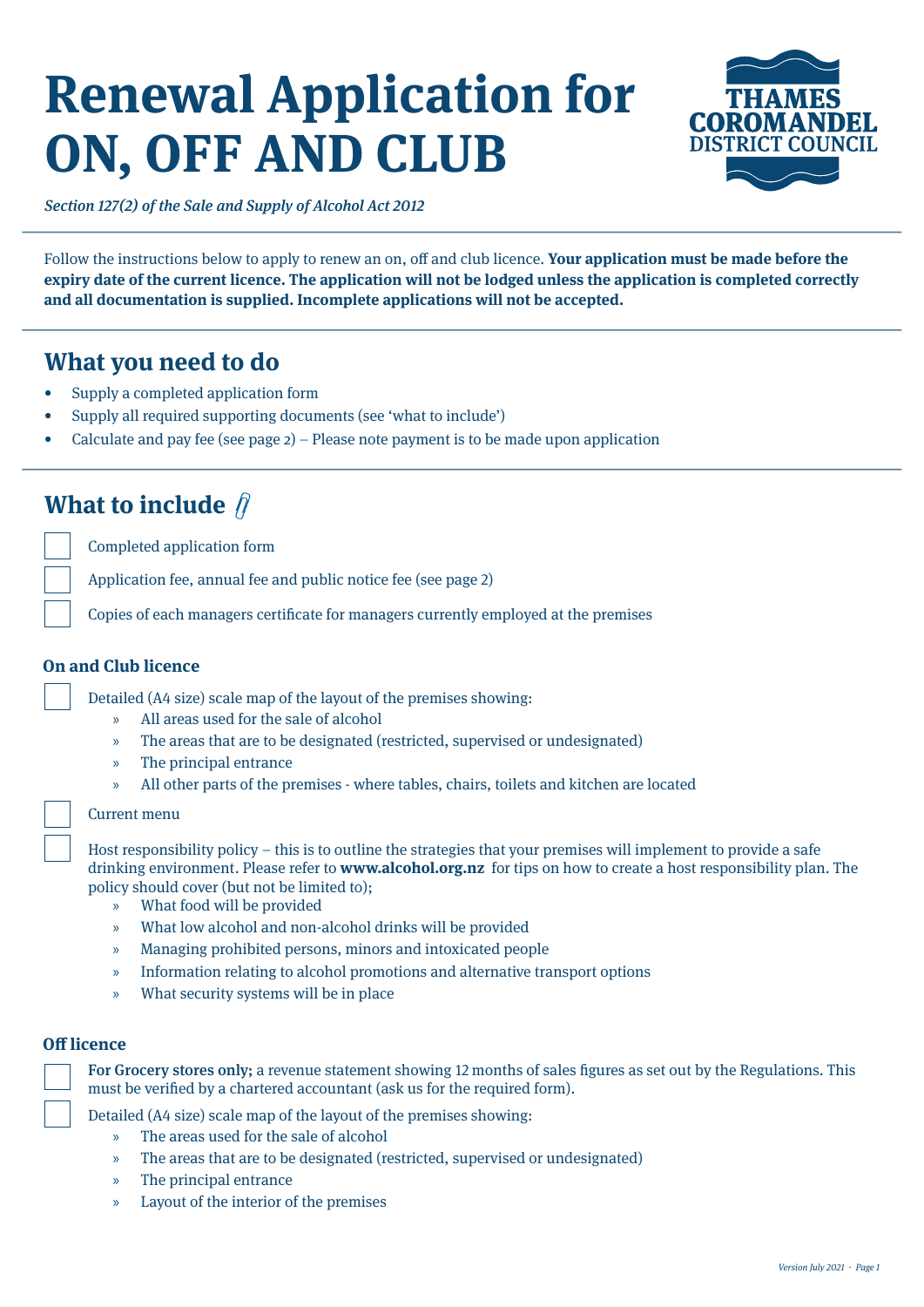### For supermarket and grocery stores:

- » The single alcohol area where alcohol will be displayed must be clearly shown
- » Proposed permitted area for the display and promotion of alcohol, and any proposed sub-area

Drink Safe Policy – this is to outline the strategies that your premises will implement as a responsible supplier of alcohol. Please refer to **www.alcohol.org.nz** for tips on how to create a drink safe policy. The policy should cover (but not be limited to);

- » What low alcohol and non-alcohol drinks will be provided
- » Staff training and the refusal of service to prohibited persons
- » Information relating to alcohol promotions and signage
- » What security systems will be in place

## **Calculating the fee**

Fees are set out under the Sale and Supply of Alcohol Fees Regulations (2013). They are a risk based fee for all alcohol licenses. Use the tables below to calculate the fee to be paid when lodging your application.

## **1 - Total Points** (tick one)

| <b>Weighting</b> | <b>Licence Type</b> | <b>Type of Premises</b>                                             |
|------------------|---------------------|---------------------------------------------------------------------|
| 15               | On Licence          | Class 1 restaurant, night club, tavern                              |
| 10               | On Licence          | Class 2 restaurant, hotel, function centre                          |
| 5                | On Licence          | Class 3 restaurant, other                                           |
| $\overline{2}$   | On Licence          | BYO restaurant, theatre, cinema, winery cellar door                 |
| 15               | Off Licence         | Supermarket, grocery store, Bottle store                            |
| 10               | Off Licence         | Hotel, Tavern                                                       |
| 5                | Off Licence         | Class 1,2 or 3 club, remote sales, premises not otherwise specified |
| $\overline{2}$   | <b>Off Licence</b>  | Winery cellar door                                                  |
| 10               | <b>Club Licence</b> | Class 1 club                                                        |
| 5                | Club Licence        | Class 2 club                                                        |
| $\overline{2}$   | Club Licence        | Class 3 club                                                        |

**1 - Total Points**

#### **Definitions**

Class 1 restaurant - Restaurants with a significant separate bar area which, in the opinion of the Territorial Authority operate that bar at least one night a week in the nature of a tavern, such as serving alcohol without meals to tables in the bar area.

Class 2 restaurant - A restaurant that has a separate bar (which may include a small bar area) but which, in the opinion of the Territorial Authority, does not operate that area in the nature of a tavern at any time.

Class 3 restaurant - A restaurant that only serves alcohol to the tables and does not have a separate bar area.

Class 1 clubs - clubs which, in the opinion of Territorial Authority, are large clubs (with 1,000 or more members of purchase age) and which, in the opinion of Territorial Authority, operate in the nature of a tavern (for example a large working men's club, combined clubs, or large 'cossie' clubs).

Class 2 clubs - clubs which do not fit class 1 or class 3 definitions (for example larger sports clubs, medium sized RSAs, many provincial social clubs).

Class 3 clubs - clubs which, in the opinion of Territorial Authority, are small clubs (with fewer than 250 members of purchase age) and which operate a bar for 40 hours or less per week (for example small sports clubs like bowling clubs, golf clubs, bridge clubs, and small RSAs).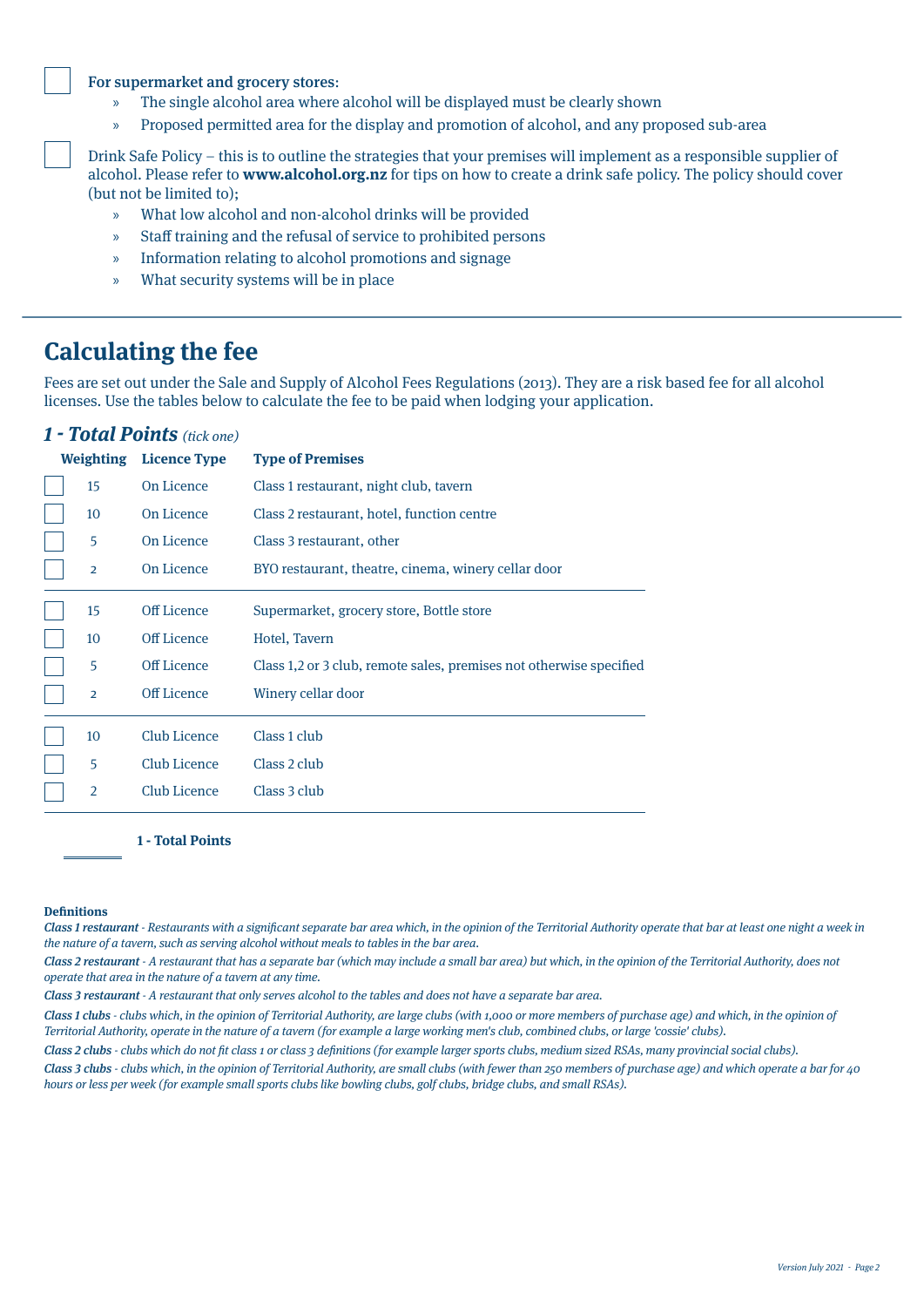|                               | <b>Weighting</b> Licence Type                      |                                                                              |                                  |                                          |                                   |     | Latest trading hour allowed by licence |                  |
|-------------------------------|----------------------------------------------------|------------------------------------------------------------------------------|----------------------------------|------------------------------------------|-----------------------------------|-----|----------------------------------------|------------------|
| $\mathbf{0}$                  | On licence or club licence                         |                                                                              |                                  |                                          | 2:00am or earlier                 |     |                                        |                  |
| 3                             | On licence or club licence                         |                                                                              |                                  |                                          |                                   |     | Between 2:01am and 3:00am              |                  |
| 5                             | On licence or club licence                         |                                                                              |                                  |                                          |                                   |     | Any time after 3:00am                  |                  |
| $\mathbf{0}$                  | Off Licence (excl remote sales premises)           |                                                                              |                                  |                                          | 10:00pm or earlier                |     |                                        |                  |
| 3                             | Off Licence (excl remote sales premises)           |                                                                              |                                  |                                          |                                   |     | Any time after 10:00pm                 |                  |
| $\overline{0}$                | Remote sales premises                              |                                                                              |                                  |                                          | Not applicable                    |     |                                        |                  |
|                               | 2 - Total Points                                   |                                                                              |                                  |                                          |                                   |     |                                        |                  |
|                               | <b>3 - Total Points</b> (tick one)                 |                                                                              |                                  |                                          |                                   |     |                                        |                  |
|                               | <b>Weighting</b> Licence Type                      |                                                                              |                                  | Number of holdings in the last 18 months |                                   |     |                                        |                  |
| $\mathbf{0}$                  | All licence types                                  |                                                                              | <b>None</b>                      |                                          |                                   |     |                                        |                  |
| 10                            | All licence types                                  | $\mathbf{1}$                                                                 |                                  |                                          |                                   |     |                                        |                  |
|                               |                                                    |                                                                              |                                  |                                          |                                   |     |                                        |                  |
| 20                            | All licence types                                  |                                                                              | 2 or more                        |                                          |                                   |     |                                        |                  |
|                               | <b>3 - Total Points</b>                            |                                                                              |                                  |                                          |                                   |     |                                        |                  |
|                               | Add your points together to get your total         |                                                                              |                                  |                                          |                                   |     |                                        |                  |
| 1 - Total Points +            |                                                    | 2 - Total Points                                                             | ÷                                | 3 - Total Points                         |                                   | $=$ | <b>TOTAL</b>                           | <b>WEIGHTING</b> |
|                               |                                                    |                                                                              |                                  |                                          |                                   |     |                                        |                  |
|                               | Tick the risk rating that matches the total points |                                                                              |                                  |                                          |                                   |     |                                        |                  |
| <b>Total</b><br><b>Points</b> | <b>Risk</b><br><b>Rating</b>                       | <b>Application fee</b><br>(incl GST)                                         |                                  | <b>Annual fee</b><br>(incl GST)          |                                   |     |                                        |                  |
| $0-2$                         | Very low                                           | \$368.00                                                                     | $^+$                             | \$161.00                                 | $=$                               | \$  | 529.00                                 |                  |
| $3 - 5$                       | Low                                                | \$609.50                                                                     | $\ddot{}$                        | \$391.00                                 | $=$                               | \$  | 1,000.50                               |                  |
| $6-15$                        | Medium                                             | \$816.50                                                                     | $\qquad \qquad +$                | \$632.50                                 | $\hspace{1.6cm} = \hspace{1.6cm}$ | \$  | 1,449.00                               |                  |
| $16 - 25$                     | High                                               | \$1,023.50                                                                   | $+$                              | \$1,035.00                               | $\quad =$                         | \$  | 2,058.50                               |                  |
| $26+$                         | <b>Very High</b>                                   | \$1,207.50                                                                   | $\begin{array}{c} + \end{array}$ | \$1,437.50                               | $=$                               | \$  | 2,645.00                               |                  |
|                               |                                                    | <b>PUBLIC NOTICE FEE</b><br>(Public notice will be published on our website) | $+$                              | \$100.00                                 | $=$                               | \$  | 100.00                                 |                  |

**FULL PAYMENT IS TO BE MADE UPON APPLICATION**

## **Payment options**

In person - You can pay by cash, eftpos or credit card at any of our service centres Thames, Whangamata, Whitianga and Coromandel

## Online at **www.tcdc.govt.nz/Your-Council/Payment-Options/**

| Office<br>  use only | <b>APPLICATION FEE (Including GST)</b><br>œ<br>ъ | <b>RECEIPT NUMBER</b> | <b>RECEIPT AMOUNT</b><br>w | <b>PAYMENT</b><br><b>RECEIVED</b> | <b>CASHIER NAME</b> |                                                                                                                       |  |
|----------------------|--------------------------------------------------|-----------------------|----------------------------|-----------------------------------|---------------------|-----------------------------------------------------------------------------------------------------------------------|--|
|                      | <b>COMMENTS</b>                                  |                       |                            |                                   |                     |                                                                                                                       |  |
|                      |                                                  |                       |                            |                                   |                     | $\mathbf{r}$ , $\mathbf{r}$ , $\mathbf{r}$ , $\mathbf{r}$ , $\mathbf{r}$ , $\mathbf{r}$ , $\mathbf{r}$ , $\mathbf{r}$ |  |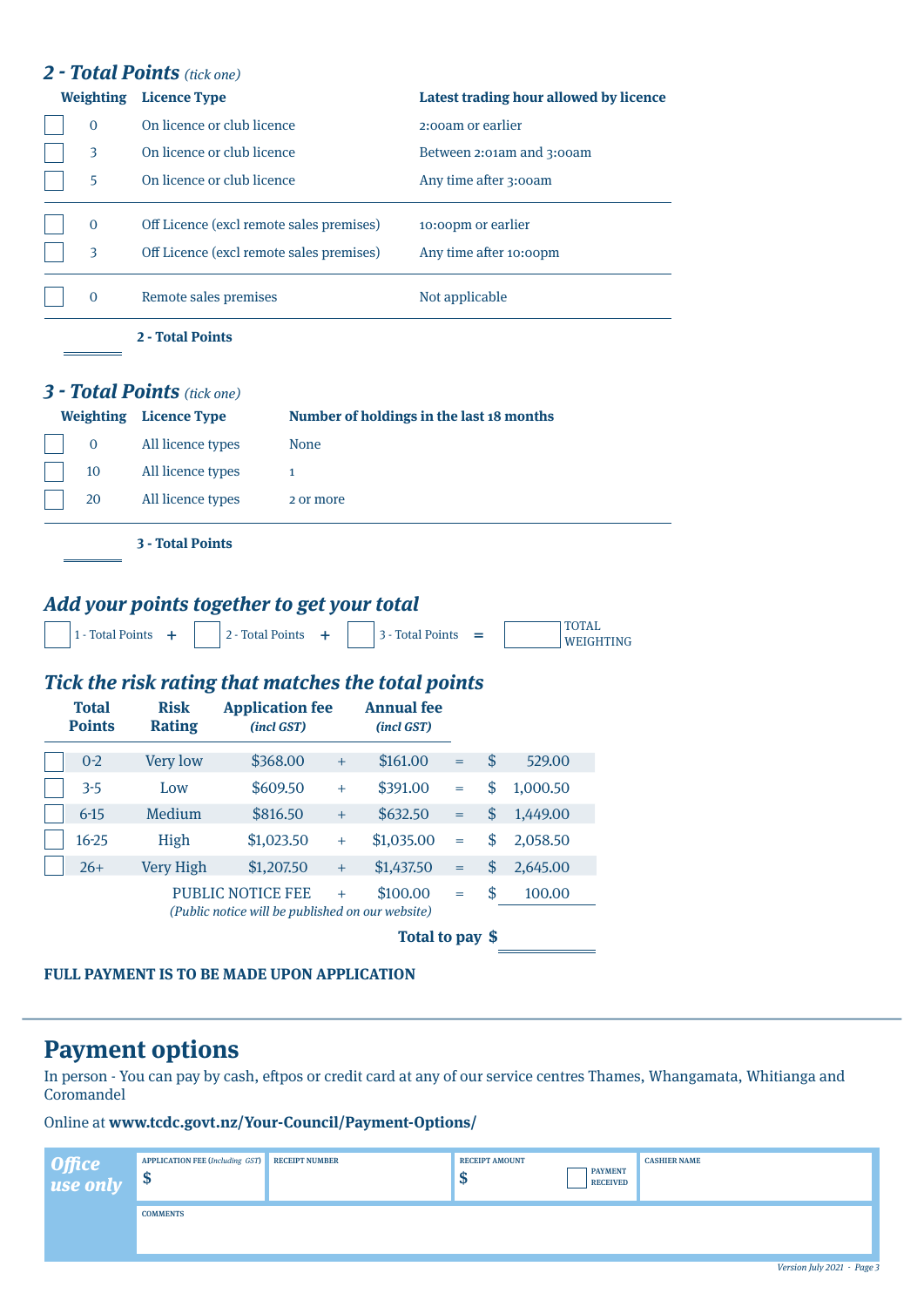# **Application for renewal of On, Off or Club Licence**



Section 127 of the Sale and Supply of Alcohol Act 2012

To the Secretary District Licensing Committee, Thames Coromandel District Council, this application is made in accordance with the details set out below.

| æ<br>- | $-$<br>mimber | 111111 |
|--------|---------------|--------|
|--------|---------------|--------|

## **Applicants details**

| Applicant name<br>( <i>name to appear on licence</i> ) |                                      |  |  |  |  |
|--------------------------------------------------------|--------------------------------------|--|--|--|--|
| Contact<br>name                                        |                                      |  |  |  |  |
| Contact phone<br>number                                | Postal address for service documents |  |  |  |  |
| Email<br>address                                       |                                      |  |  |  |  |

| 3) Does the applicant (or any company directors) have any criminal convictions?      | YES | $\overline{\phantom{a}}$ NO |  |  |
|--------------------------------------------------------------------------------------|-----|-----------------------------|--|--|
| If YES, what was the nature of the offence, date of conviction and penalty suffered? |     |                             |  |  |

| <b>Nature of the offence</b> | Date of conviction | <b>Penalty Suffered</b> |
|------------------------------|--------------------|-------------------------|
|                              |                    |                         |
|                              |                    |                         |
|                              |                    |                         |
|                              |                    |                         |
|                              |                    |                         |
|                              |                    |                         |

| 4)       | <b>Licence Type:</b><br>ON (go to question 5)                   | OFF (go to question 5)<br>CLUB (go to question 9)              |
|----------|-----------------------------------------------------------------|----------------------------------------------------------------|
| 5)       | Individual<br><b>Status of applicant:</b><br>(go to question 6) | Company/Partnership/Incorporated Society<br>(go to question 8) |
| <b>6</b> | What is your occupation?                                        |                                                                |
| 7)       | When and where were you born?                                   |                                                                |
|          | Date of birth<br>$dd/mm/$ yyyy                                  | Place of<br>birth                                              |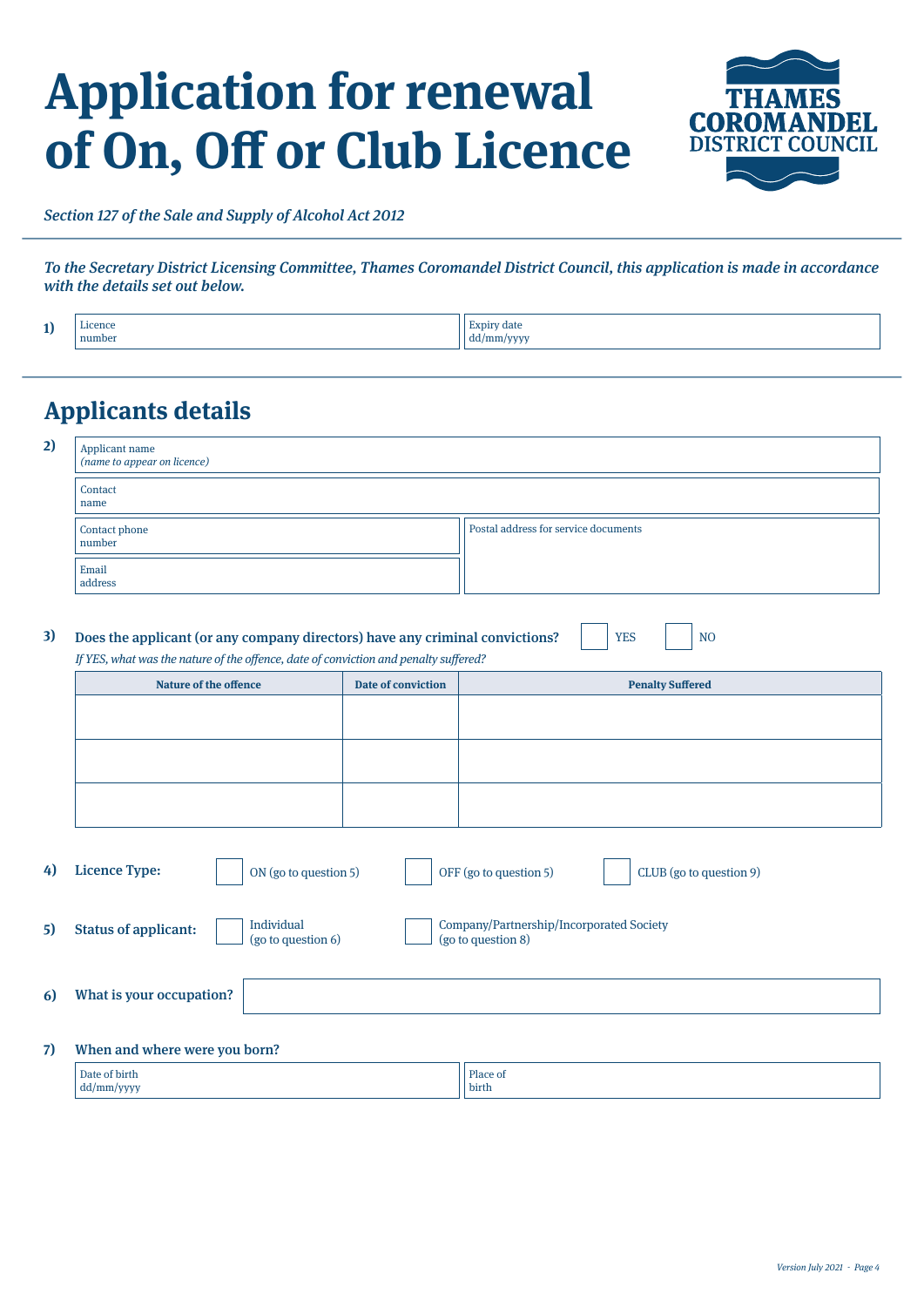**8)** State the full details of each director/shareholder or partner. If a public company also supply details of each person who holds 20% or more of the shares, or any class of shares issued by the company.

|                  | <b>Shareholder/Director/Partner</b> | <b>Shareholder/Director/Partner</b> | <b>Shareholder/Director/Partner</b> |
|------------------|-------------------------------------|-------------------------------------|-------------------------------------|
| Name             |                                     |                                     |                                     |
| Address          |                                     |                                     |                                     |
| Date of Birth    |                                     |                                     |                                     |
| Place of Birth   |                                     |                                     |                                     |
| Designation      |                                     |                                     |                                     |
| Number of Shares |                                     |                                     |                                     |

| 9)  | If applying for a club licence, fill in grey area (not required for on or off licence): |                                                |  |  |  |  |  |
|-----|-----------------------------------------------------------------------------------------|------------------------------------------------|--|--|--|--|--|
|     | Secretary<br>details                                                                    |                                                |  |  |  |  |  |
|     | Secretary<br>name                                                                       |                                                |  |  |  |  |  |
|     | Contact phone<br>number                                                                 | Email<br>address                               |  |  |  |  |  |
|     |                                                                                         |                                                |  |  |  |  |  |
| 10) | Does the club share the premises with any other club?                                   | <b>YES</b><br>N <sub>O</sub>                   |  |  |  |  |  |
|     | If YES, please provide details, name of club and when they use it:                      |                                                |  |  |  |  |  |
|     |                                                                                         |                                                |  |  |  |  |  |
|     |                                                                                         |                                                |  |  |  |  |  |
|     |                                                                                         |                                                |  |  |  |  |  |
|     |                                                                                         |                                                |  |  |  |  |  |
| 11) | <b>Total club</b><br>membership                                                         | Of these how many are<br>under 18 years of age |  |  |  |  |  |
|     |                                                                                         |                                                |  |  |  |  |  |

## **Premises details**

| 12) | Address of<br>licensed premises    | Postcode |
|-----|------------------------------------|----------|
| 13) | Trading name for<br>  the Premises |          |

What form of tenure and term of tenure will the applicant have (if you own the premises please write Owner)? **14)**

| Type of<br>tenure:     |  |
|------------------------|--|
| Tenure expiry<br>date: |  |

What part, if any, of the premises is intended to be designated (leave blank if entire premises are undesignated)? **15)**

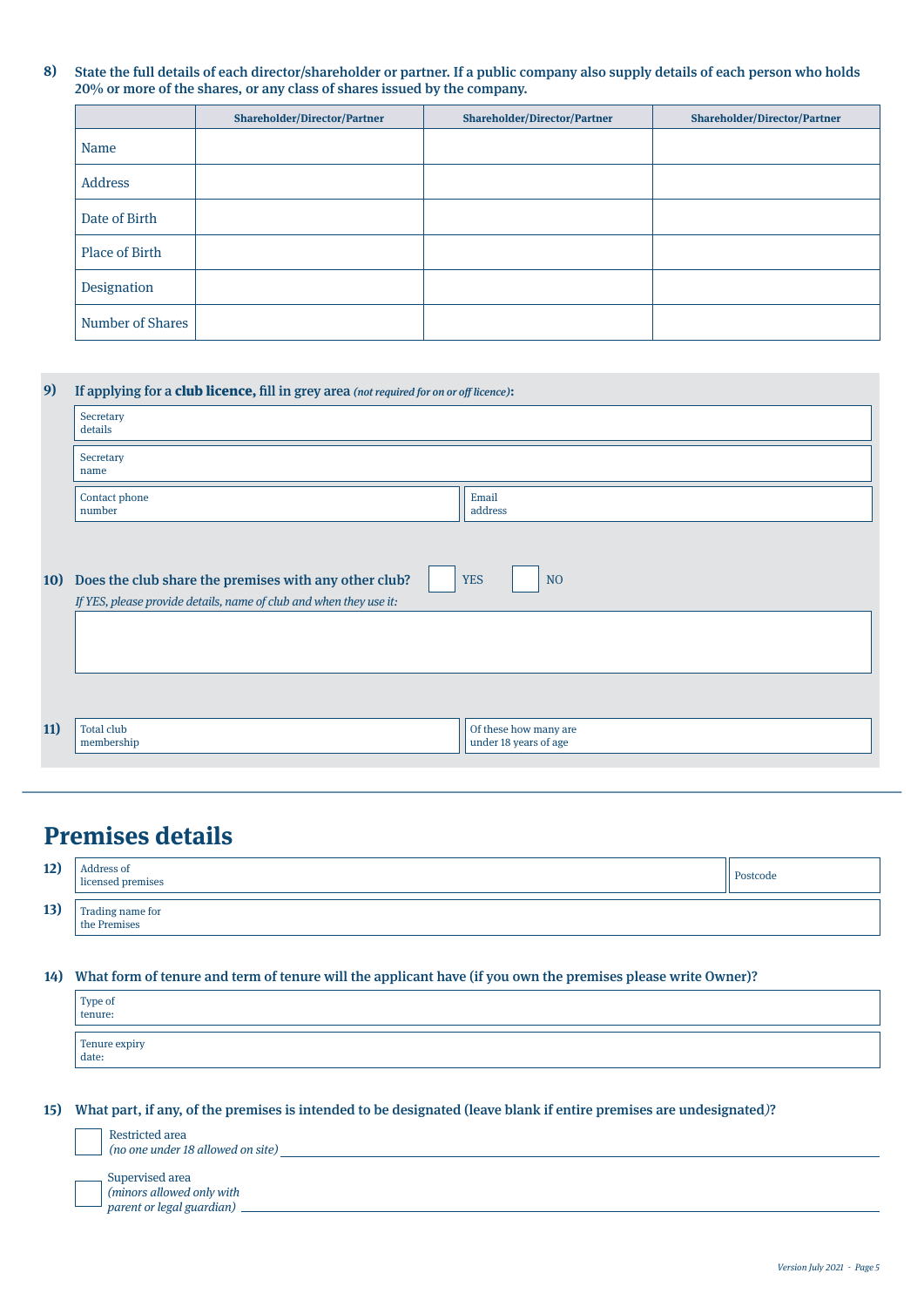## **Business details**

| 16) What is the general nature of the business to be conducted under the licence? |
|-----------------------------------------------------------------------------------|
| For example: hotel, restaurant, tavern, sports club                               |
|                                                                                   |

| <b>17)</b> | Is the sale of alcohol intended to be the principal purpose of the business?<br>If NO, what is intended to be the principal purpose of the business?                                                                                                                                                              | <b>YES</b><br>N <sub>O</sub>         |
|------------|-------------------------------------------------------------------------------------------------------------------------------------------------------------------------------------------------------------------------------------------------------------------------------------------------------------------|--------------------------------------|
|            | 18) Is the applicant engaged, or intending to be engaged, in the sale or supply of any goods<br>other than alcohol and food, or in the provision of any services other than those directly<br>related to the sale and supply of alcohol and food?<br>If YES, what is the nature of those other goods or services? | <b>YES</b><br>N <sub>O</sub>         |
|            | <b>On Licence only</b> - if you are not applying to renew an on licence go to question 25.                                                                                                                                                                                                                        |                                      |
| 19)        | Are you a BYO-only restaurant?                                                                                                                                                                                                                                                                                    | <b>YES</b><br>NO (go to question 21) |
|            | 20) Do you wish to have the licence endorsed under s37 of the act for<br>a BYO-only restaurant?                                                                                                                                                                                                                   | <b>YES</b><br>N <sub>O</sub>         |
| <b>21</b>  | Are you a caterer only wishing to sell alcohol outside of<br>your licensed premises (such as events)?                                                                                                                                                                                                             | <b>YES</b><br>NO (go to question 23) |
|            | 22) Do you wish to have the licence endorsed under s38 of the act for<br>caterer sales only?                                                                                                                                                                                                                      | <b>YES</b><br>N <sub>O</sub>         |
| 23)        | Will you be offering outdoor dining?                                                                                                                                                                                                                                                                              | <b>YES</b><br>NO (go to question 29) |
| 24)        | Do you wish to include this area on your alcohol licence?                                                                                                                                                                                                                                                         | <b>YES</b><br>N <sub>O</sub>         |
|            | <b>Off Licence only</b> – if you are not applying to renew an off licence go to question 29.                                                                                                                                                                                                                      |                                      |
|            | 25) Are you an auctioneer only?                                                                                                                                                                                                                                                                                   | NO (go to question 27)<br><b>YES</b> |
|            | 26) Do you wish to have the licence endorsed under s39 of the act for<br>auctioneer sales only?                                                                                                                                                                                                                   | <b>YES</b><br>N <sub>O</sub>         |
| 27)        | Are you a remote seller only?                                                                                                                                                                                                                                                                                     | <b>YES</b><br>NO (go to question 29) |
|            | 28) Do you wish to have the licence endorsed under s40 of the act<br>for remote sales only?                                                                                                                                                                                                                       | <b>YES</b><br>N <sub>O</sub>         |
|            | All Licence types:                                                                                                                                                                                                                                                                                                |                                      |
|            | 29) On which days and during which hours do you intend to sell alcohol under the licence?                                                                                                                                                                                                                         |                                      |
|            | <b>MONDAY</b><br>$(hours from)$ $(to)$                                                                                                                                                                                                                                                                            | TUESDAY (hours from) (to)            |
|            | WEDNESDAY (hours from) (to)                                                                                                                                                                                                                                                                                       | THURSDAY (hours from) (to)           |
|            | $(hours from)$ $(to)$<br><b>FRIDAY</b>                                                                                                                                                                                                                                                                            | SATURDAY (hours from) (to)           |
|            | <b>SUNDAY</b><br>$(hours from)$ $(to)$                                                                                                                                                                                                                                                                            |                                      |

 $\overline{\phantom{a}}$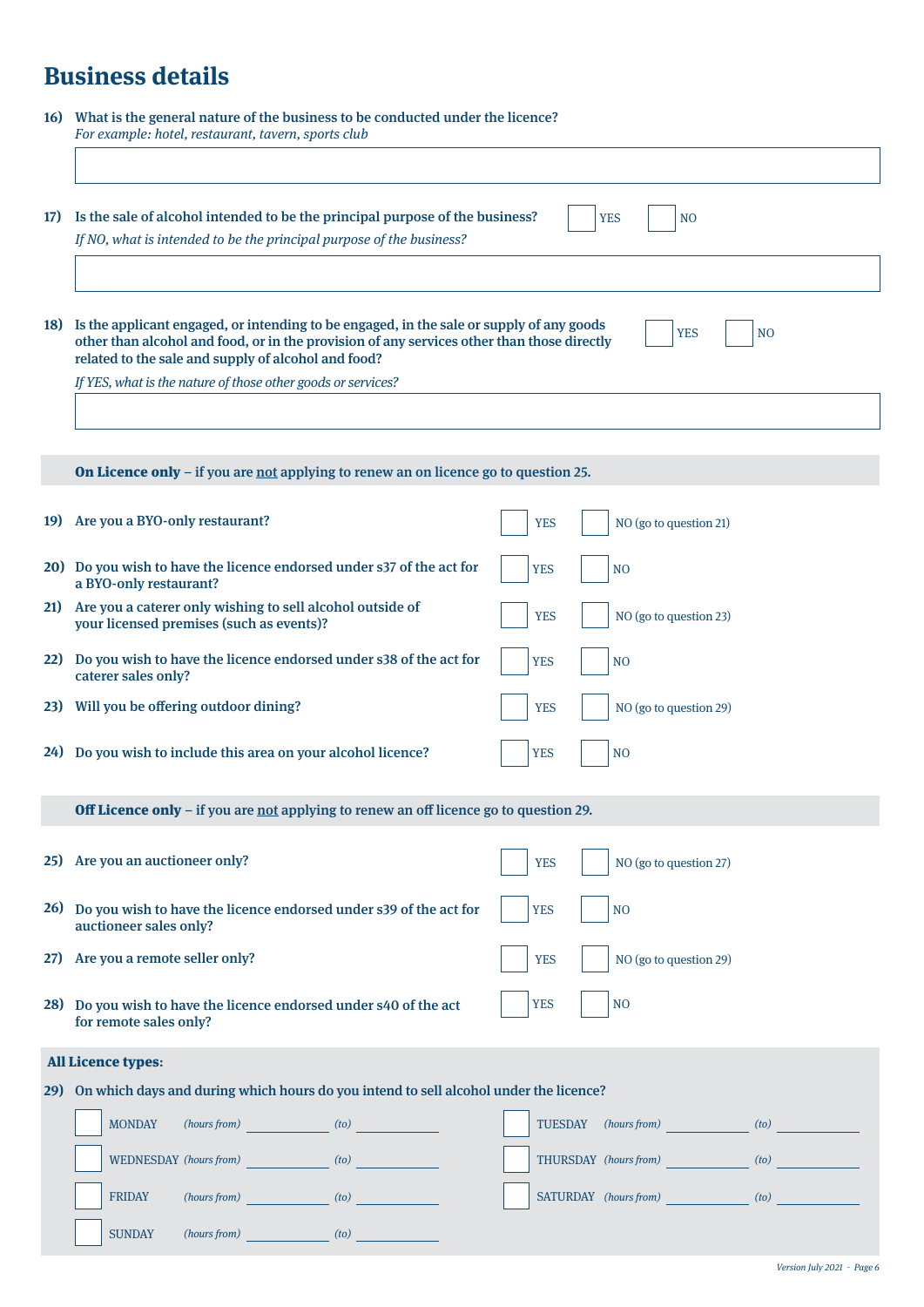#### **30)** Manager details - list all certified managers of the premises:

| <b>Name</b> | <b>Address</b> | <b>DOB</b> | <b>Manager Certificate Details</b> |
|-------------|----------------|------------|------------------------------------|
|             |                |            |                                    |
|             |                |            |                                    |
|             |                |            |                                    |
|             |                |            |                                    |
|             |                |            |                                    |
|             |                |            |                                    |
|             |                |            |                                    |
|             |                |            |                                    |
|             |                |            |                                    |
|             |                |            |                                    |
|             |                |            |                                    |
|             |                |            |                                    |

| 31) Is a variation sought to the current conditions of the licence? |                                            | <b>YES</b> (provide |
|---------------------------------------------------------------------|--------------------------------------------|---------------------|
|                                                                     | $\mathbf{1}$ , $\mathbf{1}$ , $\mathbf{1}$ |                     |

| YES (provide   | NO |
|----------------|----|
| details below) |    |

#### **32)** What staff training will be provided regarding compliance with the Act and your host responsibility policy/drink safe policy? Provide a plan of What, Who and When.

| <b>Training</b> | <b>Who</b> | When |
|-----------------|------------|------|
|                 |            |      |
|                 |            |      |
|                 |            |      |
|                 |            |      |
|                 |            |      |
|                 |            |      |

**33)** Has the applicant or any related businesses appeared before the Alcohol Regulatory and Licensing Authority for any reason?

| <b>I</b> YES            | N <sub>O</sub> |
|-------------------------|----------------|
| (provide details below) |                |

### **IMPORTANT NOTE:**

The New Zealand Police report on all applications and provide information of any convictions or concerns involving the applicant to the District Licensing Committee.

The personal information that you provide in this form will be held and protected by TCDC in accordance with our privacy statement, available at www.tcdc.govt.nz/Your-Council/About-this-Site/Privacy-Statement/

Applicant Name **Applicant Name** Applicant Signature **Date (DD/MM/YYYY) Date (DD/MM/YYYY)**